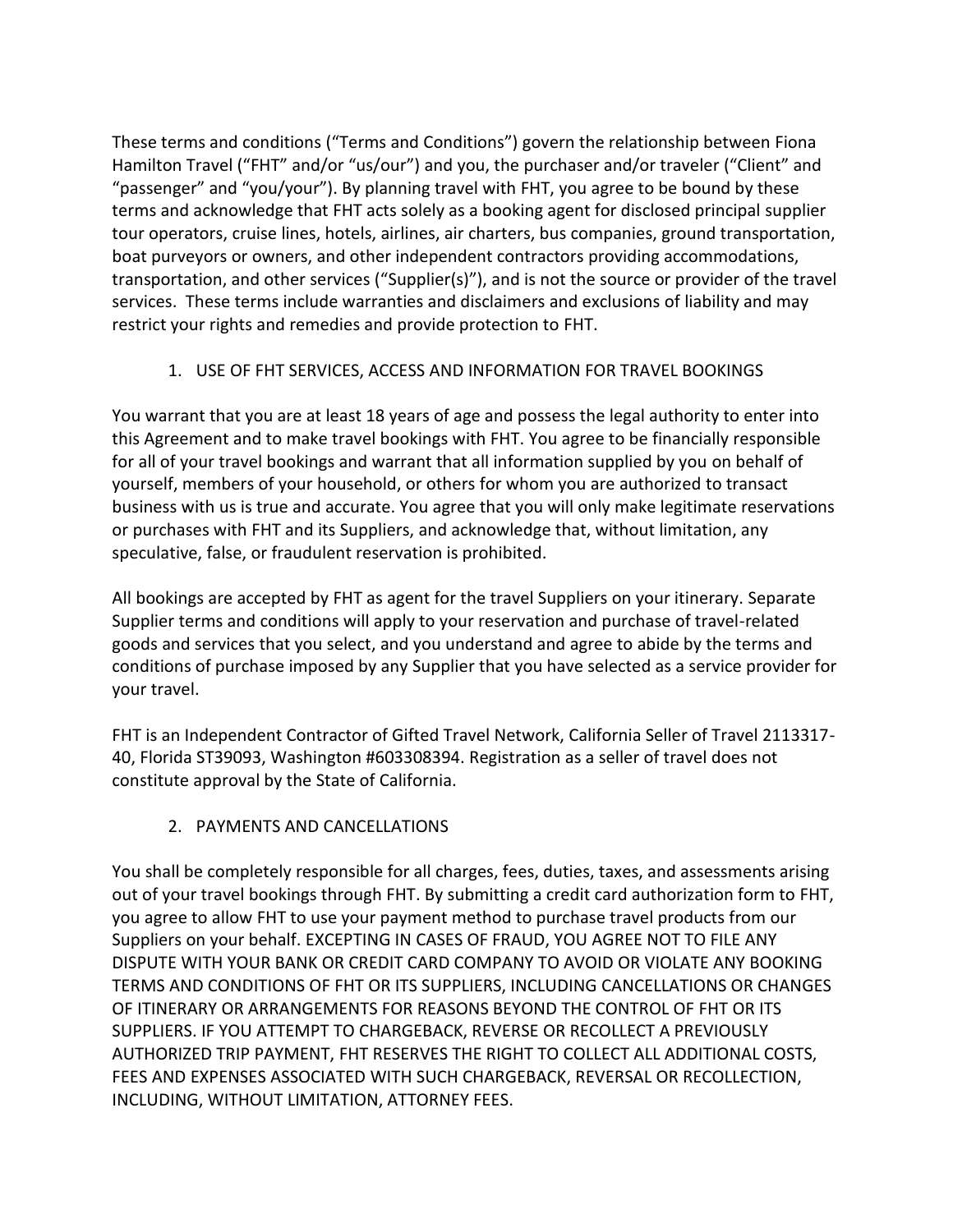All payments for travel are due prior to departure according to each Supplier's terms and conditions of booking. You understand that failure to make final payment or any violation of a Supplier's conditions of purchase may result in cancellation of your reservations, in your being denied access to any flights, tours, hotels, cruises, or other travel services, or in your forfeiting any monies paid for your reservations. In some cases, there is NO REFUND once a booking is made and paid in full. You may not be entitled to a refund if you change or cancel your travel plans after confirmation of a booking. All cancellation requests must be sent to FHT in writing. As a result of cancellation, Supplier's cancellation penalties will apply. Cancellation fees will be charged to the credit card or other payment method you authorized to pay for travel services or deducted from the Supplier's refund.

When you receive any and all travel documents, it is your responsibility to review and verify all information for accuracy. Contact FHT immediately if changes or corrections are required.

3. TRAVEL DOCUMENTS, INCLUDING TSA AND DHS ACCEPTABLE IDENTIFICATION REQUIREMENTS

It is the responsibility of each Client to obtain and carry a valid passport, visa(s), and all other documents required by applicable government regulations. When traveling domestically or internationally, the U.S. Transportation Security Administration (TSA) and U.S. Department of Homeland Security (DHS) advise that everyone carry acceptable identification in order to board a flight. Acceptable identification can be found at [http://www.tsa.gov/traveler](http://www.tsa.gov/traveler-information/acceptable-ids)[information/acceptable-ids;](http://www.tsa.gov/traveler-information/acceptable-ids) examples are DHS-designated enhanced driver's license, Passport, a foreign government passport. The name, date of birth and gender that appears on the identification card must exactly match the same such data that is listed on airline ticket(s) and booking records. You acknowledge any failure to strictly comply with these requirements may result in denied boarding or an undue delay at an airport security checkpoint causing Client to miss flight(s), and subsequent scheduled travel bookings on cruises and tours.

FHT strongly recommends that you take into account that certain countries will not admit a passenger if their passport expires within six (6) months of the date of entry. Non-United States citizens may require additional documentation. Client is responsible to make FHT aware when traveling on a passport from a country other than the United States of America. FHT neither controls nor warrants the issuance of visas or approval of visa waivers related to your travel. Should a visa not be issued, FHT is not responsible for lost payments made toward the contemplated trip. Please note that rules of each country regarding entry and exit change on a daily basis.

Children and infants also require travel documents. Minors traveling with one parent, and/or without both parents, may be stopped and not admitted, unless authenticated and verified consent forms are provided to the authorities; please see [https://help.cbp.gov/s/article/Article-](https://help.cbp.gov/s/article/Article-3643)[3643](https://help.cbp.gov/s/article/Article-3643) for additional information. The U.S. Customs and Border Protection Agency requires that for groups of children under age 19 arriving to the United States by land or sea from contiguous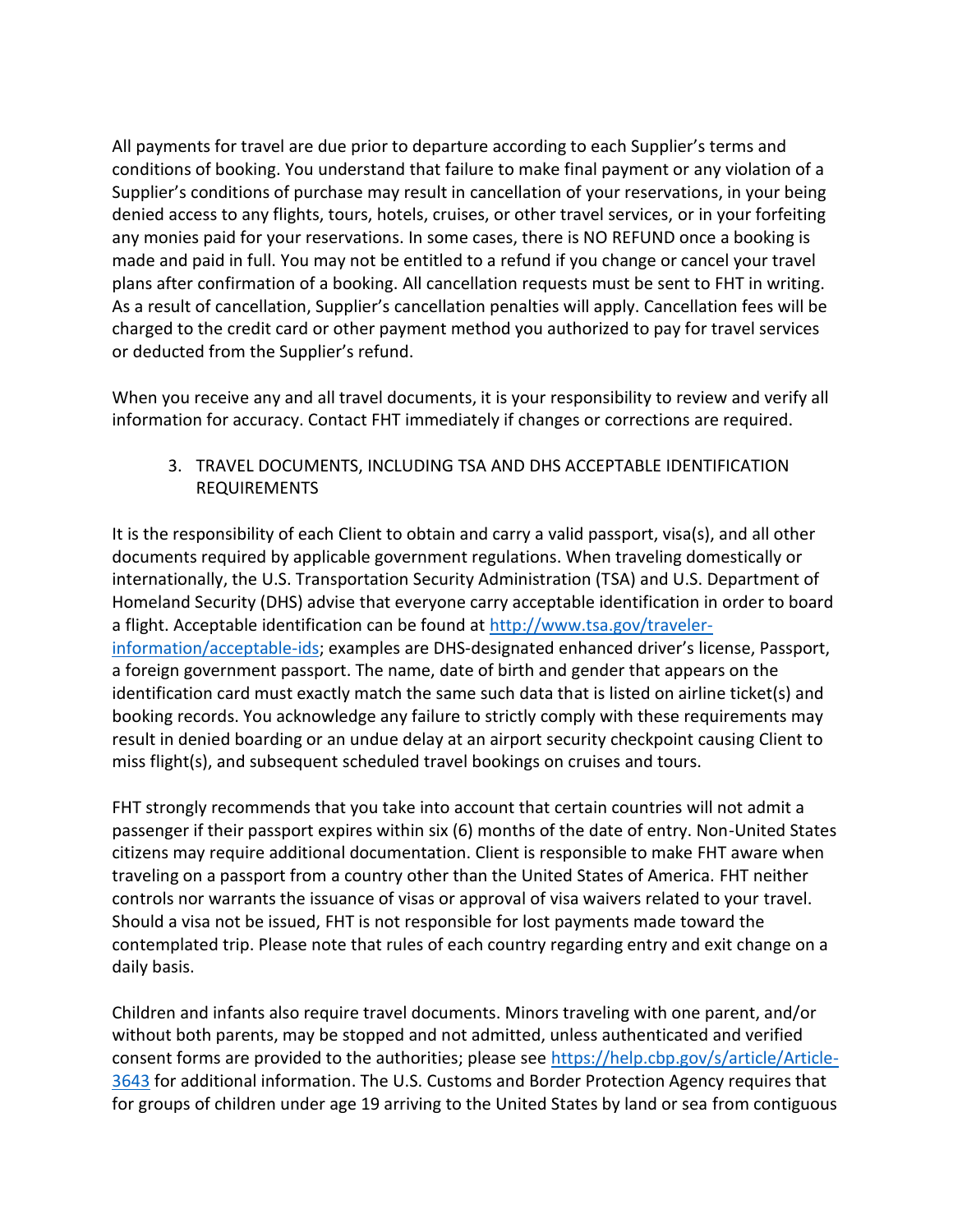territory and traveling with a school group, religious group, social or cultural organization, or sports team, may also present an original or copy of his or her birth certificate, a Consular Report of Birth Abroad, or a Naturalization Certificate. Parental or legal guardian consent must be provided to the supervising adult/Group Leader in writing.

# 4. INDIVIDUAL ENTRY AND EXIT REQUIREMENTS

Each country holds different views of past criminal offenses, whether within or outside of their boundaries. If you have a current or prior criminal offense, contact that country directly for entry and exit requirements. You can visit the US State Department Website for further information about these requirements. See, [https://travel.state.gov/content/travel.html.](https://travel.state.gov/content/travel.html) We do not inquire about an individual's criminal record in the interest of respecting our Clients' privacy. For example, if traveling to or through Canada, individuals with a Driving While Intoxicated (DWI) record should review current entry requirements. See: [http://www.cic.gc.ca/english/information/faq/inadmissibility/index.asp.](http://www.cic.gc.ca/english/information/faq/inadmissibility/index.asp)

# 5. HAZARDOUS MATERIALS

Federal law prohibits passengers from bringing hazardous materials on the aircraft.

(1) Federal law forbids the carriage of hazardous materials aboard aircraft in the passenger's luggage or on the passenger's person. A violation can result in five years' imprisonment and penalties of \$250,000 or more (49 U.S.C. 5124). Hazardous materials include explosives, compressed gases, flammable liquids and solids, oxidizers, poisons, corrosives and radio- active materials. Examples: Paints, lighter fluid, fireworks, tear gases, oxygen bottles, and radiopharmaceuticals.

(2) There are special exceptions for small quantities (up to 70 ounces total) of medicinal and toilet articles carried in the passenger's luggage and certain smoking materials carried on the passenger's person. For further information, each passenger should contact the relevant airline representative(s) on their itinerary. Restrictions on hazardous materials are listed [http://www.tsa.gov/traveler-information/prohibited-items.](http://www.tsa.gov/traveler-information/prohibited-items)

6. INSECTICIDE NOTICE

We recommend that you refer to the DOT list of airports in countries that require airlines to treat the passenger cabin with insecticides prior to the flight or while on the aircraft. This list is on the DOT's website and is updated from time to time: [http://www.dot.gov/office](http://www.dot.gov/office-policy/aviation-policy/aircraft-disinsection-requirements)[policy/aviation-policy/aircraft-disinsection-requirements.](http://www.dot.gov/office-policy/aviation-policy/aircraft-disinsection-requirements)

#### 7. HEALTH/IMMUNIZATIONS

You must have the proper immunizations and health screenings and required documentation of such immunizations and screenings before travel. FHT shall not assume responsibility for the accuracy of health, vaccination, or documentation prior to departure or upon landing at the final destination. In some cases, required inoculations must be recorded by Client's health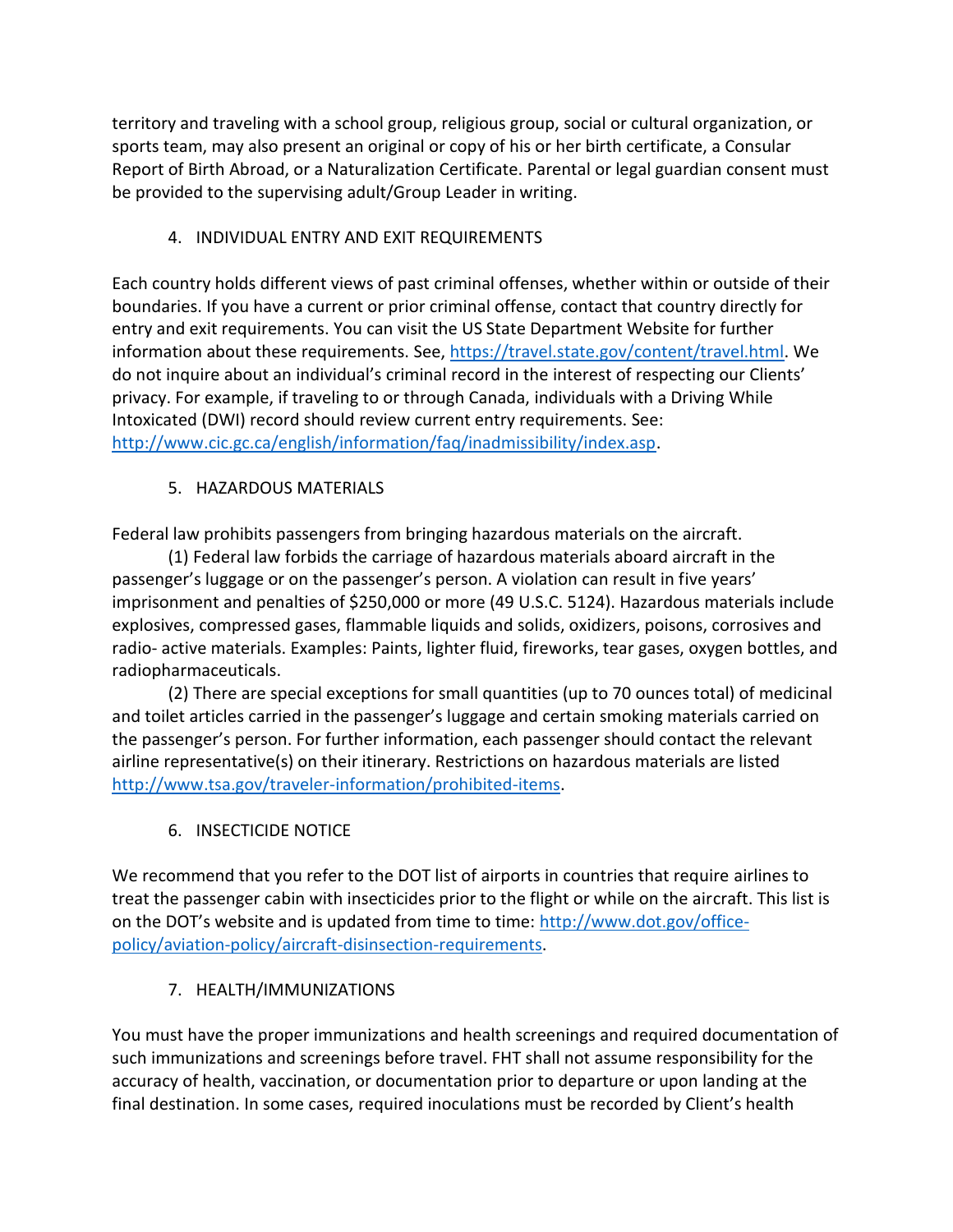practitioner on a valid vaccination certificate, which the Client must carry for proof of inoculation. If you are concerned about taking any medications or receiving certain inoculations, check with your health practitioner BEFORE booking. Check the State Department Web site [http://travel.state.gov,](http://travel.state.gov/) for relevant information relating to travel to specific destinations, and the Center for Disease Control<http://wwwnc.cdc.gov/travel/> relating to health issues related to travel.

# 8. ACCESSIBILITY, TRAVELERS WITH DISABILITIES, SPECIAL TRAVEL NEEDS.

Travelers with disabilities or special needs who may require non-emergency special services, additional support or accommodation of a disability should advise us in advance of booking, so that we can request assistance or arrange for appropriate services or equipment. In some cases when travelers are unable to use their own wheelchairs, mobility devices, medical equipment or devices, rental of special equipment or devices may result in additional charges. Airlines may impose charges for additional baggage and may have restrictions on the size of wheelchairs that they can accommodate.

In order to travel with a service animal or emotional support animal, some Suppliers may require advance arrangements and special documentation of the animal's health and training.

When traveling outside of the United States or Canada, laws and regulations applying to people with disabilities will often apply different standards of accommodation for travelers with disabilities or special needs. While we are committed to assisting travelers with disabilities or special needs, FHT is not responsible for the failure of Suppliers in those countries to meet the needs of travelers when the Supplier follows laws and regulations of the local jurisdiction. Additionally, the laws and regulations of local jurisdictions covering travelers with disabilities or special needs may change without prior advance notice and FHT bears no responsibility in case of changes in the legal or regulatory framework of the places you may visit on your trip.

Certain destinations may have limited medical facilities or limited availability of prescription medications. We recommend that you consult with your health practitioner to discuss the details of your trip. Certain travel insurance plans may provide access to emergency medical care, medical evacuation and replacement of prescription medication. WE RECOMMEND THE PURCHASE OF COMPREHENSIVE TRAVEL INSURANCE ON ALL BOOKINGS.

#### 9. AIR TRAVEL, SCHEDULE RECONFIRMATION, CHECK-IN

FHT shall not assume any responsibility for any air schedule changes. In rare instances, upon departure from a country, certain departure taxes must be paid in cash only, and may vary in price. Failure to use a reservation may result in automatic cancellation of all continuing and return flights, as well as forfeiture of airfares.

Airline e-tickets expire a year from issue date unless carrier fare rules in passenger's itinerary fare provide otherwise.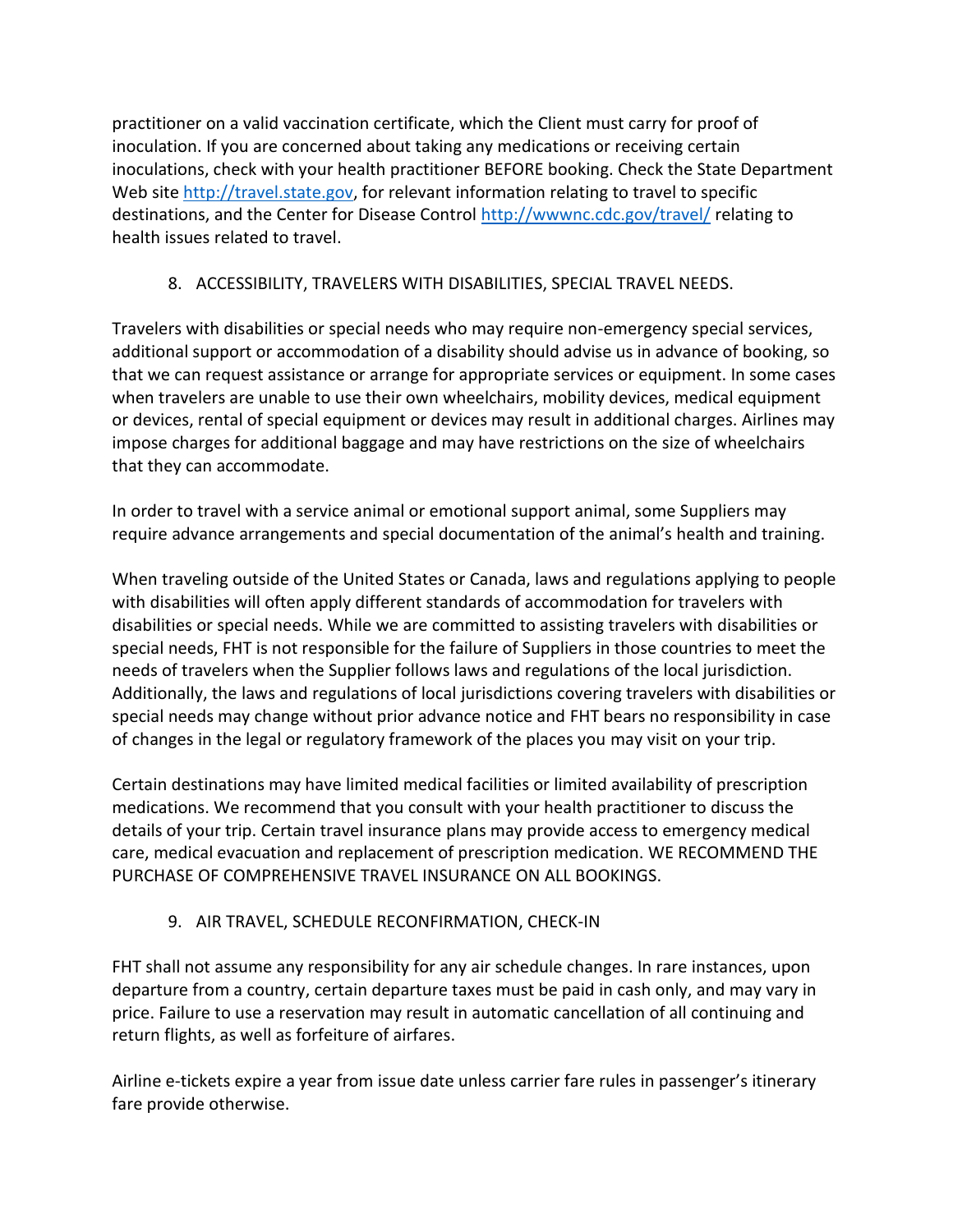Due to enhanced security, it is strongly recommended that you check in a minimum of 2 hours prior to scheduled departure for domestic flights and 3 hours prior to scheduled departure time for international flights. Reconfirm flight times at least 24 hours prior to scheduled departure time for domestic flights, and 72 hours prior for international flights.

By checking in for a flight, tour or cruise, you may be agreeing to additional terms and conditions imposed by the Supplier. If you have authorized FHT to check you in for any component of your trip, that you take full responsibility for agreeing to and complying with the Supplier's terms and conditions of check-in.

## 10. RIGHT TO CORRECT ERRORS/OFFERS SUBJECT TO AVAILABILITY

We reserve the right to correct errors. In the event of any pricing error or omission, we reserve the right to adjust such pricing or make any other corrections. All offers, incentives and Supplier promotions are subject to availability and may change without notice. Prospective Clients are advised to reserve early to avoid disappointment and additional late booking fees.

## 11. UNUSED ARRANGEMENTS, MINIMUM PASSENGER REQUIREMENTS AND ALTERATIONS TO BOOKINGS

When tour, cruise or package prices are based on Suppliers' contract rates, you will not be entitled to any refund for any unused portion of travel.

Some group tours are based on minimum numbers of passengers traveling; if the number of passengers falls below the minimum required, a surcharge may be imposed, or the tour may be canceled. Any cancellations of a tour or package for reason of failing to meet the minimum traveler requirement will be governed by the tour operator's cancellation policy.

If you decide to change any portion of your confirmed arrangements prior to departure or during your trip, we will attempt to assist you. Certain bookings may not be able to be changed. All requests for changes to a booking must be made in writing to FHT.

The Supplier may determine that alterations in itinerary are necessary for any number of reasons, including but not limited to severe weather. Any alterations to an itinerary are at the sole discretion of the Supplier, and FHT bears no responsibility for any changes.

#### 12. LIMITATIONS OF RESPONSIBILITY AND DISCLOSURE

FHT acts solely as a booking agent for disclosed principal Suppliers and is not the source or provider of any travel service. Each Supplier is an independent entity with its own management and is not subject to the control of FHT. The Suppliers whose names appear in travel documentation are those actually responsible for providing the travel services purchased, and you consent to the use of those Suppliers.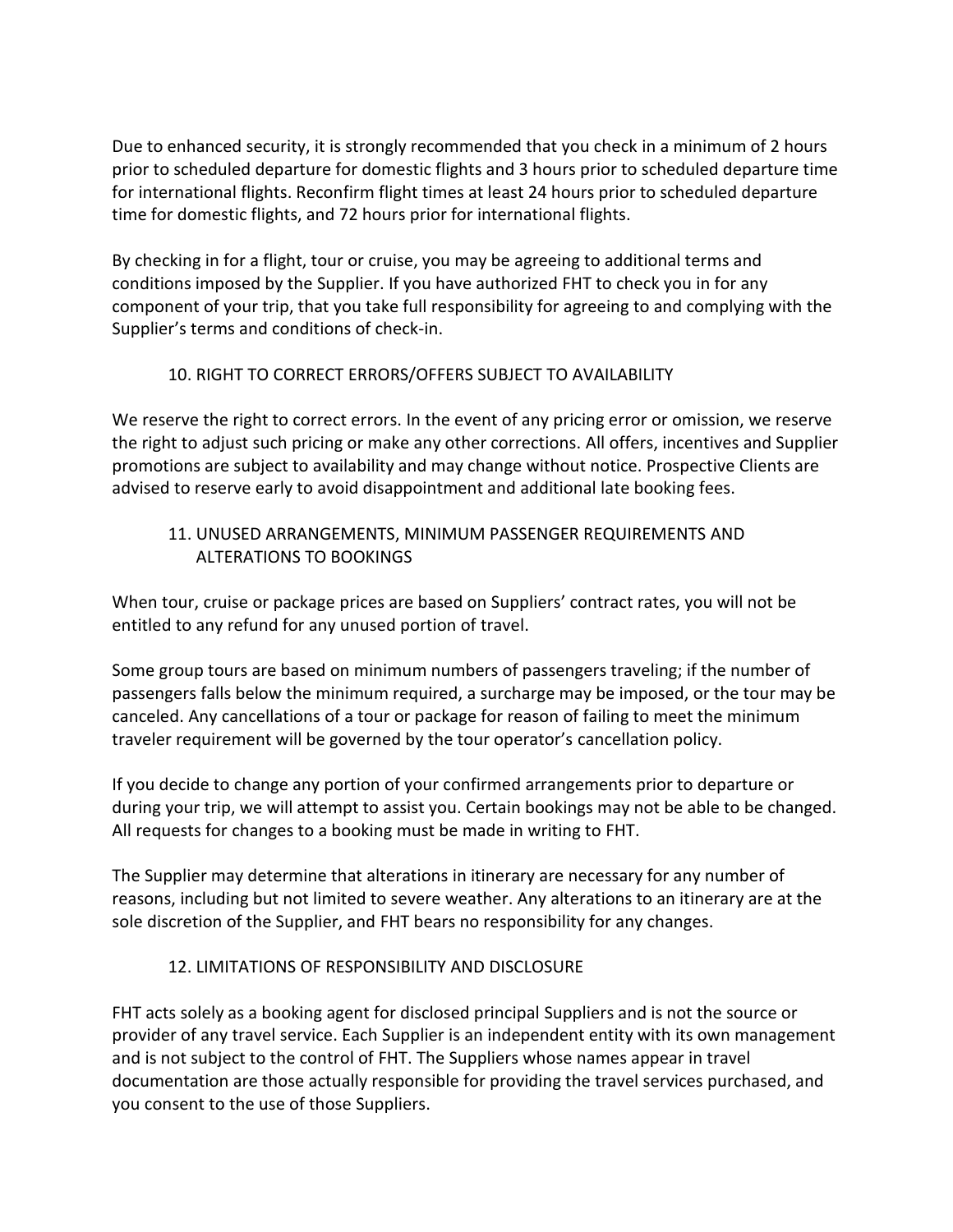BECAUSE FHT ACTS AS AGENT FOR DISCLOSED PRINCIPAL SUPPLIERS AND DOES NOT HAVE THE RIGHT TO CONTROL THE OPERATIONS OF SUCH INDEPENDENT OPERATORS AND SUPPLIERS, YOU AGREE THAT FHT IS NOT LIABLE FOR ANY PERSONAL INJURY OR PROPERTY DAMAGE, WHICH MAY ARISE OUT OF THESE SERVICES. FHT HEREBY DISCLAIMS ANY LIABILITY WHETHER BASED ON CONTRACT, TORT, STRICT LIABILITY OR OTHERWISE, INCLUDING WITHOUT LIMITATION LIABILITY FOR ANY DIRECT, PUNITIVE, SPECIAL CONSEQUENTIAL, INCIDENTAL OR INDIRECT DAMAGES, IN CONNECTION WITH THE GOODS OR SERVICES PROVIDED BY ANY PRINCIPAL SUPPLIER BOOKING THROUGH FHT, INCLUDING WITHOUT LIMITATION LIABILITY FOR ANY ACT, ERROR, OMISSION, INJURY, LOSS, ACCIDENT, DELAY OR IRREGULARITY WHICH MAY BE INCURRED THROUGH THE FAULT, NEGLIGENCE, WILFULL ACTS, OMISSIONS OR OTHERWISE OF SUCH SUPPLIER, OR OF ANY SUPPLIER OR THEIR RESPECTIVE EMPLOYEES, AGENTS, SERVANTS, OR REPRESENTATIVES, INCLUDING, WITHOUT LIMITATION, THEIR FAILURE TO DELIVER OR THEIR PARTIAL OR INADEQUATE DELIVERY OF SERVICES, THEIR CANCELLATION AND REFUND POLICIES, FUEL INCREASES, BANKRUPTCY OR CESSATION OF OPERATIONS AND OTHER MATTERS OUTSIDE OF FHT'S CONTROL, AND YOU HEREBY EXONERATE FHT FROM ANY LIABILITY WITH RESPECT TO THE SAME.

FHT HAS SOLELY RECEIVED COMMISSION AND FEES FOR TRAVEL TRANSACTIONS AND CLIENT AGREES AND UNDERSTANDS THAT ANY RECOVERY FROM FHT WILL BE LIMITED TO THE AMOUNT OF COMMISSION AND FEES ACTUALLY RECEIVED BY FHT.

## 13. RISKS/SAFETY

Travel to certain destinations may involve greater risk than others. FHT urges Clients to remain informed on a daily basis as to current news events, as well as to review travel prohibitions, warnings, announcements and advisories issued by the United States Government prior to booking travel to international destinations. Information on health and safety conditions in various countries and the level of risk associated with travel to particular international destinations can be found at [http://www.state.gov,](http://www.state.gov/) [http://www.tsa.gov,](http://www.tsa.gov/) [http://www.dot.gov,](http://www.dot.gov/) [http://www.faa.gov,](http://www.faa.gov/) [http://www.cdc.gov,](http://www.cdc.gov/) an[d http://www.cbp.gov.](http://www.cbp.gov/) The Smart Traveler Enrollment Program (STEP) is a free service provided by the U.S. Government to U.S. citizens who are traveling to, or living in, a foreign country. STEP allows you to enter information about your upcoming trip abroad so that the Department of State can better assist you in an emergency. Registration is recommended and provided by going to [https://step.state.gov/step/.](https://step.state.gov/step/)

BY OFFERING FOR SALE TRAVEL TO PARTICULAR DESTINATIONS, FHT DOES NOT REPRESENT OR WARRANT THAT TRAVEL TO SUCH POINTS IS ADVISABLE OR WITHOUT RISK, AND SHALL NOT BE LIABLE FOR COSTS, DAMAGES, OR LOSSES THAT MAY RESULT FROM TRAVEL TO SUCH DESTINATIONS. CLIENT'S PARTICIPATION CONSTITUTES ACCEPTANCE OF SUCH EVENTS AT CLIENT'S OWN RISK.

#### 14. FORCE MAJEURE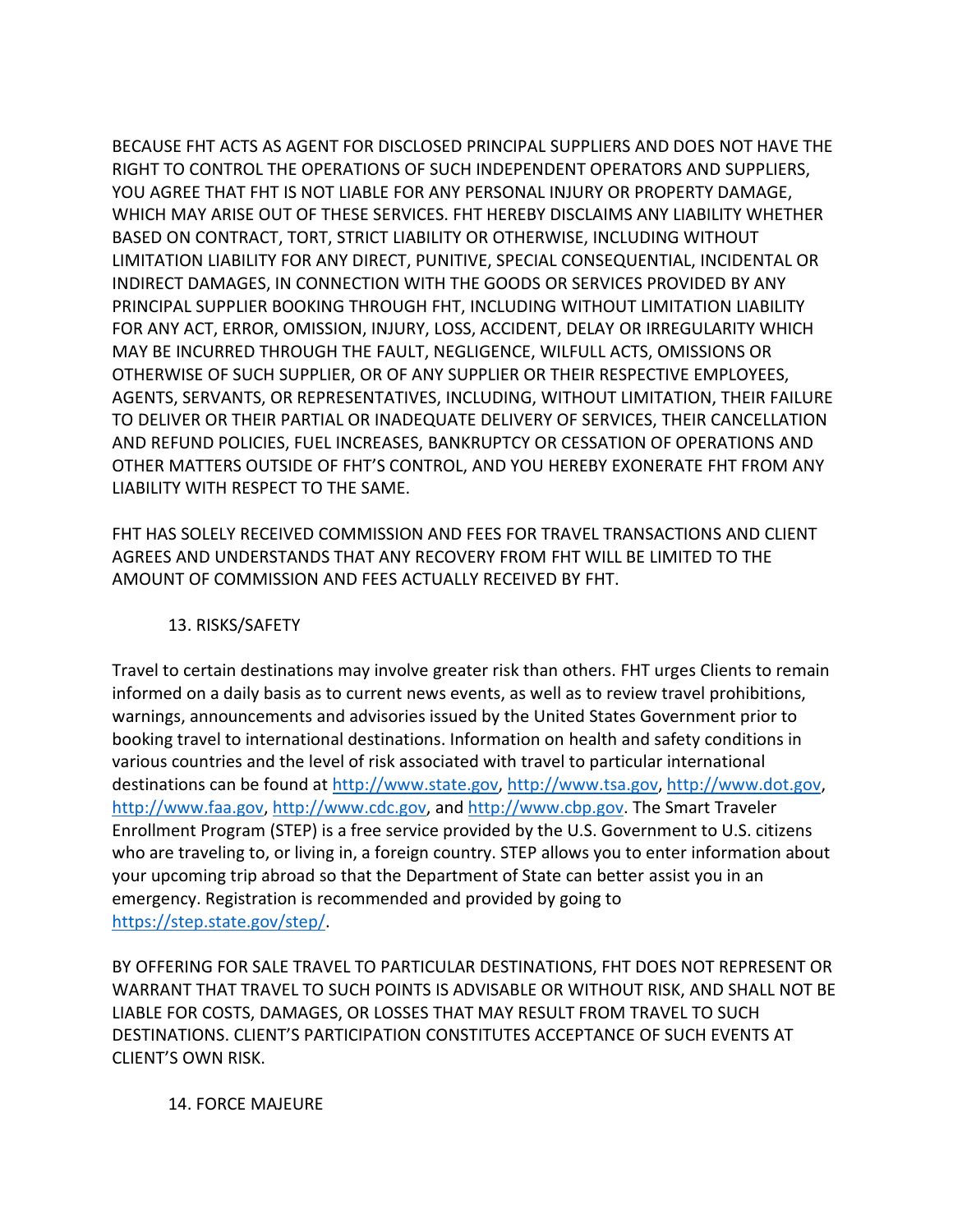FHT will not be in breach of these terms and conditions or otherwise be liable to you, for any failure or delay in performing an obligation under this Agreement that is due to any of the following causes, to the extent beyond its reasonable control: acts of God, accident, riots, war, terrorist act, epidemic, pandemic, quarantine, civil commotion, breakdown of communication facilities, including web host and internet service provider, breakdown or malfunction of equipment, destruction of or serious damage to facilities, natural catastrophes including, but not limited to extreme weather events, floods and volcanic eruptions, governmental acts or omissions, changes in laws or regulations, national strikes, fire, explosion, generalized lack of availability of raw materials or energy, and any other unforeseen circumstance which is beyond the control of FHT. THE PURCHASE OF TRAVEL INSURANCE IS HIGHLY RECOMMENDED ON ALL TRIPS.

In addition, each of FHT's Suppliers have terms and conditions which include Force Majeure provisions. In the event that a Force Majeure event occurs, those Suppliers may be entitled to, and may in their sole and absolute discretion, vary, postpone or cancel any itinerary or arrangement in relation to the trip. Payment of any refund to you as a result of the nonperformance of any obligations hereunder shall remain in the sole and absolute discretion of the Supplier, pursuant to their policies, although FHT shall use its reasonable efforts to secure reimbursement for you where possible.

#### 15. TRAVEL INSURANCE

FHT OFFERS ACCESS TO TRAVEL INSURANCE TO PROTECT PASSENGERS AND THEIR INVESTMENT IN TRAVEL. UNLESS SPECIFICALLY NOTED, TRAVEL INSURANCE IS NOT INCLUDED IN THE COST OF CLIENT'S ITINERARY TO PROTECT AGAINST THIRD PARTY SUPPLIER DEFAULT/BANKRUPTCY PROTECTION, DELAY, INTERRUPTION, MISSED CONNECTION FOR CRUISES, CANCELLATION, MEDICAL EMERGENCY TRANSPORTATION/EVACUATION & REPATRIATION, BAGGAGE & PERSONAL EFFECTS/LOST LUGGAGE & BAGGAGE DELAY, ILLNESS, JOB LOSS PROTECTION AND CHANGE OF PLANS, ACCIDENTAL DEATH AND DISABILITY, TRAVEL ACCIDENT/SICKNESS MEDICAL EXPENSES, AND MORE. PROPER INSURANCE MAY PROTECT YOU FROM FINANCIAL LOSS IN ALMOST ALL CIRCUMSTANCES. Without appropriate travel insurance, Client understands and agrees that if Client cancels or interrupts Client's travel for any reason, portions of the trip/tour may not be refunded and FHT's and travel Suppliers' cancellation penalties will apply resulting in the loss of monies up to the full cost of Client's travel booking and related costs. The purchase of travel insurance is not required in order to purchase any other product or service offered by FHT, however if you decline to purchase insurance, FHT will require that you execute an insurance waiver. FHT is not a licensed insurance broker, and its advisors are not qualified or authorized to answer technical questions about benefits, exclusions, and conditions of any of the insurance offered, nor evaluate the adequacy of the prospective insured's existing insurance coverage. An additional charge applies for any travel insurance selected. FHT CANNOT GUARANTEE THAT ANY INSURANCE PROVIDER WILL APPROVE COVERAGE FOR A CLAIM MADE UNDER THE INSURER'S POLICY AND MAKES NO